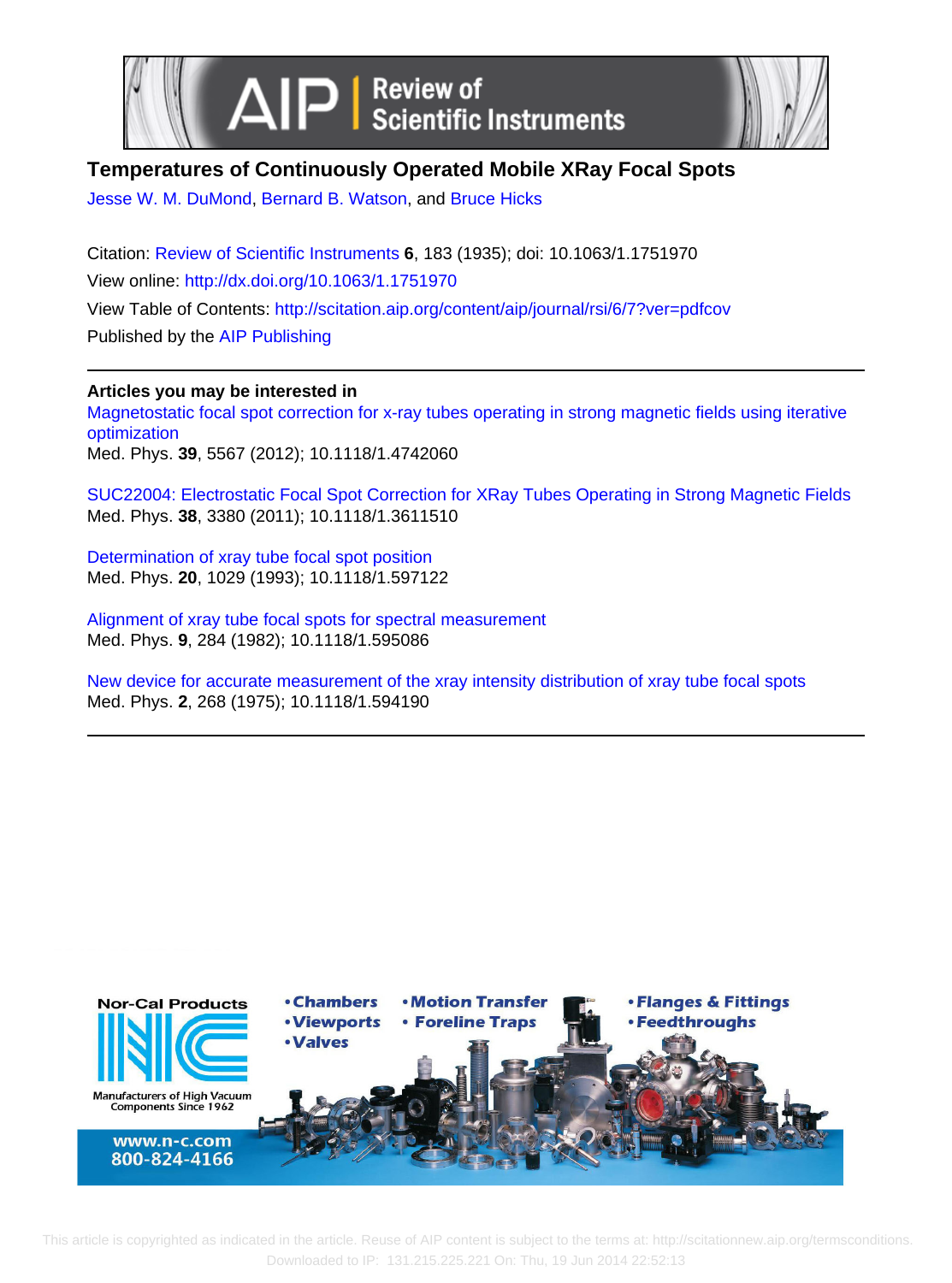# **I CONTRIBUTED ARTICLES**

## **Temperatures of Continuously Operated Mobile X-Ray Focal Spots**

JESSE \V. M. DuMoND, BERNARD B. WATSON AND BRUCE HICKS, *California Institute of Technology, Pasadena, Califorttia*  (Received May 2, 1935)

We use the adjective "mobile" to describe a focal spot in an x-ray tube which moves cyclically in a closed path relative to the target surface on which it is generated quite without reference to whether the spot be fixed or in motion with respect to the tube. Alex Miiller and also A. Bouwers have made calculations of the thermal effects in such spots energized for very short fractions of one cycle of motion. This paper treats the case where the focal spot is energized *continuously* so that a "steady" state of thermal oscillation is set up. The solutions obtained refer only to conditions after this steady state of oscillation is reached. Only the ideal case of a spot of uniform intensity with sharp boundaries is treated. For simplicity the flow of heat from front target surface to cooling water is assumed one dimensional and normal to the front surface over an everywhere uniform thickness d. Curves are plotted showing the ratio of temperature rise in moving spots to that in fixed spots of the same size as a function of  $r$  the

 $A_{x-ray}$  tubes have already been built in which either the focal spot moves over the face of a stationary target or more often the spot is stationary with respect to the tube but the target rotates or gyrates so that new regions of its surface are continually being presented under the focal spot. We use the adjective "mobile" in this paper to describe this motion of a focal spot *relative to the target surface on which it* is *generated*  quite without reference to whether the spot be fixed or in motion with respect to the x-ray tube. The mobile focal spot is a device resorted to for increasing the permissible power input without damage to the target. Two applications are to be distinguished according to whether the load be applied to the mobile focal spot *for a very brief time* as in "snapshot" radiography of the organs of the human body for diagnostic work or *continuously,* that is to say, for a sufficiently long time to establish a dynamically steady cyclic thermal state in the path of the

size of the spot relative to the length of path it describes and of  $\theta$  a variable depending on the speed of rotation, the thickness  $d$  and the thermal constants of the target material. Curves of the ratio of permissible energy input for moving and fixed spots, respectively, as a function of the aforementioned variables are also shown. The paper gives a solution reduced to figures and curves of the heat flow equation for certain boundary conditions which to the author's knowledge has never before been obtained and therefore has some interest beyond its immediate application to x-ray tubes. Certain mathematical difficulties of practical interest are also overcome in a way which may be helpful in other problems of similar nature. For the reader uninterested in mathematics the results are independently discussed in a separate section. Approximate methods are given for applying the results of the paper to targets consisting of two materials such as tungsten and copper.

mobile focal spot. Theoretical calculations of the temperatures attained in mobile focal spots for briefly applied loads have been made by Alex. Müller<sup>1</sup> and by A. Bouwers.<sup>2</sup> To the author's knowledge no analysis has yet been made of the case of the continuously operated mobile x-ray focal spot and therefore this paper confines itself to this case.

#### STATEMENT OF THE THERMAL PROBLEM

The mobile spot must execute a cyclic path on the surface of the target returning to any given position in its path after an interval of time  $\tau$ . To fix ideas we may suppose that the spot is a circular disk over which the energy input is uniform and of value, *w,* watts per unit area and this circular disk may be thought of as executing a circular path on the surface of the target as indicated in Fig. 1. If we single out

<sup>1</sup> A. Miiller, Proc. Roy. Soc. AI2S, 507 (1929).

<sup>2</sup> A. Bouwers, Physica 10, 125 (1930).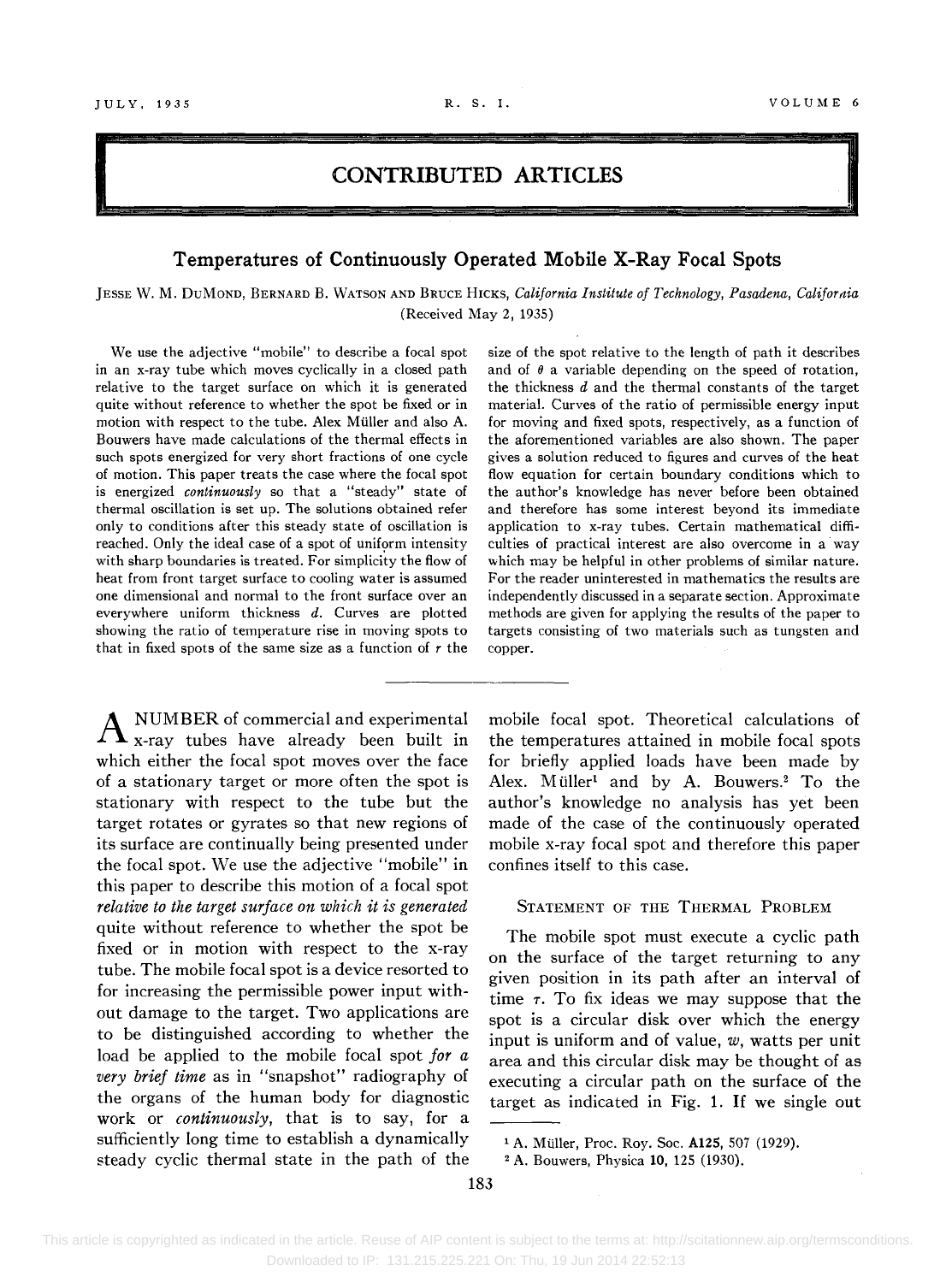

FIG. 1. As the target represented by the large circle rotates in the direction of the arrow the focal spot in the shape of a disk sweeps out the shaded circular path on the surface of the target. Elements of the target surface in the path A spend the longest time under the focal spot and<br>are hottest when they have reached the point P. The<br>circular arcs marked  $T_1$  and  $T_2$  are proportional to the<br>time of heating  $T_1$  and the remainder of the cycle respectively. It is not of course necessary for the target to *rotate* and in a tube now under construction at this Institute it performs approximately *a circular motion of translation* imposed on it through an air tight sylphon joint. The stationary focal spot, since it has circular symmetry, therefore describes on the target surface a circular path just as here shown.

one small element of area on the target surface in the path of the focal spot this will receive heat at the surface rate,  $w$ , for  $\tau_1$  seconds and will be left to itself for  $\tau_2$  seconds where  $\tau_1 + \tau_2 = \tau$ according to a square cycle like that indicated in Fig. 2. Evidently the highest temperature will invariably be reached at the surface and just at the end of each of the heating periods  $\tau_1$ . Also that element of target surface for which  $\tau_1$ is of the longest duration will sustain the highest temperatures and this is therefore the only one we shall discuss.

We shall further assume for simplicity that our heat flow problem is one-dimensional, that is to say that the flow of heat is straight back normally from the target surface to the cooling water over a path  $d$  cm in length without any lateral spreading of the heat. This will be a better approximation to the truth the larger the dimensions of the focal spot compared to the thickness,  $d$ , of the target. It seems reasonably clear that the error arising from this assumption will give results always on the conservative side from the point of view of design, that is to say, it should give the temperature rise too high rather than too low.

Of course no focal spot is uniformly loaded as



FIG. 2. Illustrating the "square cycle" of heat input as a function of time for any element of the target surface in the path  $A$  of Fig. 1. The ordinates shown are actually the gradient of temperature at the target surface. This curve expresses the boundary condition for  $x=0$ .

we have assumed. Many of them are ring shaped having much lighter loading near the center of the disk. Local hot spots very frequently are present and may tend to become worse if they are images of local hot spots on the emitting cathode filament which is evaporating tungsten at these points at a faster rate and hence losing cross section in a localized way which continually exaggerates the trouble. All such things must be allowed for by a factor of safety applied on the basis of experience.

We shall content ourselves then with solving the following ideal problem. Heat is supplied to one end of a thermal conductor, an idealized cylinder or prism in the target with axis normal to the face of the target and extending back to the cooling water,  $d$  cm long and having for convenience unit cross section.3 The conductor has a specific heat per unit mass  $\sigma$ , a mass density  $\rho$ , and a thermal conductivity  $c$ .  $x$  is the distance measured from the heated end of the conductor to any point along its length, *t* is the time and  $T$  the temperature at any point in the conductor. The heat flow is purely longitudinal along *x.* One boundary condition is that when  $x=d$ ,  $T=T_0$  (the temperature of the cooling water). The other boundary condition when  $x=0$  does not fix the temperature  $T_{x=0}$ but rather refers to the temperature gradient  $-(\partial T/\partial x)_{x=0}$  since it is the rate of energy input which is fixed at this point. Fig. 2 shows graphically the way in which the quantity  $-(\partial T/\partial x)_{x=0}$ behaves as a function of time rising abruptly to

<sup>3</sup> We discuss in a section below how these ideal results may be adapted by approximation to the case of composite targets consisting of two metals such as a tungsten target imbedded in a copper backing.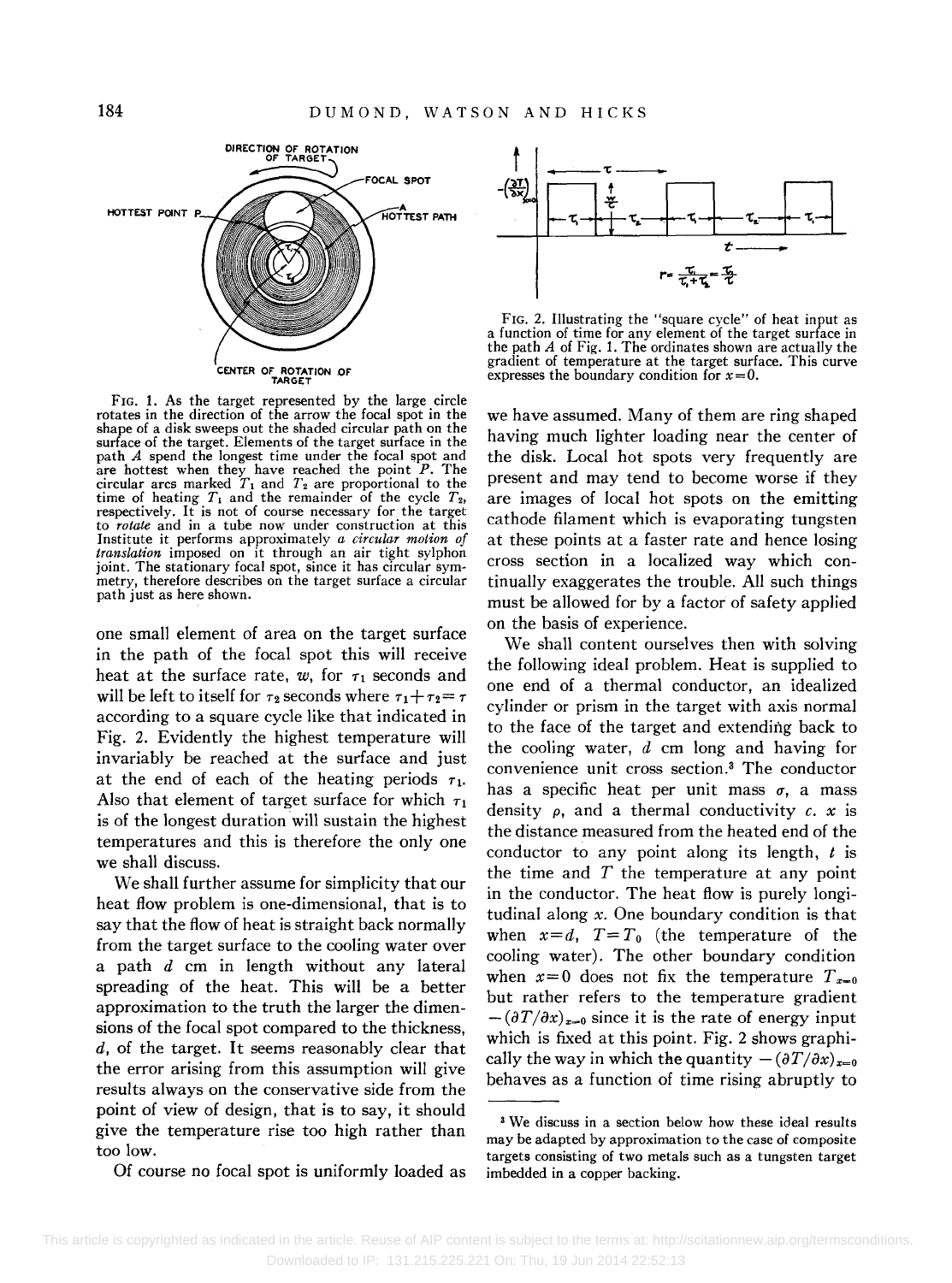a value  $-(\partial T/\partial x)_{x=0} = w/c$  and remaining there for  $\tau_1$  seconds, then falling abruptly to zero and remaining there for  $\tau_2$  seconds and repeating this cycle indefinitely at the rate of *n* cycles per second. For brevity let  $r = \tau_1/(\tau_1 + \tau_2) = \tau_1/\tau$ . Evidently *O<r<1.* The maximum temperature  $T_{\text{max}}$  attained in the thermally steady cyclic state will obviously occur at the end of each heating period  $\tau_1$  and at the point  $x=0$ . For convenience a complete nomenclature defining all symbols used in this article will be found at the end.

SOLUTION OF THE THERMAL PROBLEM

The differential equation controlling the flow of heat along this ideal conductor is

$$
\frac{\partial^2 T}{\partial x^2} = (\rho \sigma/c)(\frac{\partial T}{\partial t}).
$$
 (1) and is

Well-known particular solutions of this equation are

$$
T = T_e - gx,
$$
  
\n
$$
T = e^{-ax} \sin (2\pi nt - ax);
$$
  
\n
$$
T = e^{-ax} \cos (2\pi nt - ax)
$$
  
\nor 
$$
T = e^{-ax}e^{2(2\pi nt - ax)} = e^{-(i+1)ax}e^{i2\pi nt}.
$$

The constant *a* is immediately determined by substituting this solution into (1) and is

$$
a=\pm(\pi n\rho\sigma/c)^{\frac{1}{2}}.
$$

The most general solution for the state of steady thermal oscillation is a sum of the particular solutions multiplied by constant coefficients

$$
T = T_e - gx + \sum_{s=1}^{\infty} A_s e^{-a_s x} \sin (2\pi n_s t - a_s x) + \sum_{s=1}^{\infty} B_s e^{-a_s x} \cos (2\pi n_s t - a_s x) + \sum_{s=1}^{\infty} C_s e^{a_s x} \sin (2\pi n_s t - a_s x) + \sum_{s=1}^{\infty} D_s e^{a_s x} \cos (2\pi n_s t - a_s x).
$$
 (2)

**In** this solution *s* takes only *integer* values from 1 to infinity. The appropriateness of this assumption is based on the fact that the boundary condition to be met at the front face of the target is a *periodic*  function of the time and we know that the final steady state of thermal oscillation which interests us must also be a periodic function of the time. Our problem consists then in evaluating  $A_s$ ,  $B_s$ ,  $C_s$ ,  $D_s$ and  $g$  so as to fit the expression  $(2)$  to the following boundary conditions:

For 
$$
x=0
$$
  $-(\partial T/\partial x)_{x=0}c=\begin{cases}w \text{ for a period } \tau_1 \\ 0 \text{ for a period } \tau_2\end{cases}$  repeatedly as in Fig. 2.  
and for  $x=d$   $T=T_0$ .

To satisfy the first boundary condition at  $x=0$ , we have

$$
-(\partial T/\partial x)_{x=0} = g + \sum_{s=1}^{\infty} a_s (A_s + B_s - C_s - D_s) \cos 2\pi n_s t + \sum_{s=1}^{\infty} a_s (A_s - B_s - C_s + D_s) \sin 2\pi n_s t. \tag{3}
$$

This then is the Fourier series which must be fitted to the periodic boundary condition of Fig. 2. We have evidently  $n_{\rm s} = s n$ . Evaluating the constant term and the Fourier coefficients we have

$$
g = wr/c, (4) \qquad A_s - B_s - C_s + D_s = (w/\pi cs a_s)(1 - \cos 2\pi sr), \qquad (5)
$$

$$
A_s + B_s - C_s - D_s = (w/\pi cs a_s) \sin 2\pi sr.
$$
 (6)

Passing now to the second boundary condition at  $x = d$  we have  $T = T_0$  for all values of the time t. The expression (2) for *T* is rearranged and set equal to  $T_0$  while *x* is set equal to *d*. (In this the value (4) determined for g is inserted.)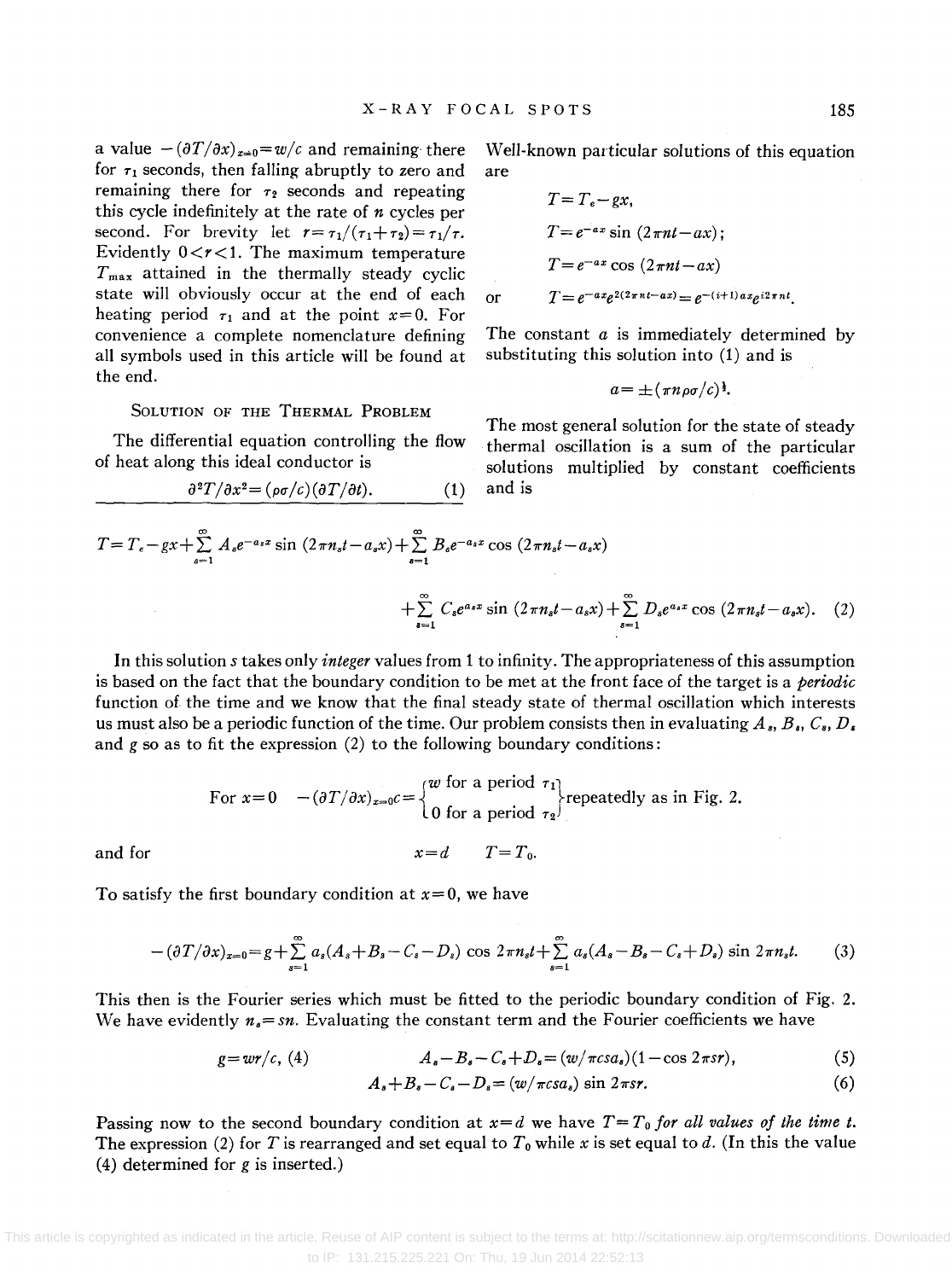$$
T = T_0 = T_e - wrd/c + \sum_{s=1}^{\infty} (A_s e^{-a_s d} \cos a_s d + B_s e^{-a_s d} \sin a_s d + C_s e^{a_s d} \cos a_s d - D_s e^{a_s d} \sin a_s d) \sin 2\pi n_s t
$$
  
+ 
$$
\sum_{s=1}^{\infty} (-A_s e^{-a_s d} \sin a_s d + B_s e^{-a_s d} \cos a_s d + C_s e^{a_s d} \sin a_s d + D_s e^{a_s d} \cos a_s d) \cos 2\pi n_s t.
$$

This Fourier series in *t* can be equal to the constant *To* for all values of *t* only if all the coefficients of  $\sin 2\pi n_s t$  and  $\cos 2\pi n_s t$  vanish. The two summations in the above expression are thus zero which determines *T e* 

$$
T_e = T_0 + wrd/c. \tag{7}
$$

At the same time the vanishing of the coefficients of  $\sin 2\pi n_s t$  and  $\cos 2\pi n_s t$  yield the two following conditions

$$
A_s e^{-a_s d} \cos a_s d + B_s e^{-a_s d} \sin a_s d + C_s e^{a_s d} \cos a_s d - D_s e^{a_s d} \sin a_s d = 0,
$$
\n(8)

$$
-A_{s}e^{-a_{s}d}\sin a_{s}d+B_{s}e^{-a_{s}d}\cos a_{s}d+C_{s}e^{a_{s}d}\sin a_{s}d+D_{s}e^{a_{s}d}\cos a_{s}d=0.
$$
\n(9)

Now Eqs. (5), (6), (8) and (9) regarded as four simultaneous equations are sufficient to solve for the four constants  $A_s$ ,  $B_s$ ,  $C_s$  and  $D_s$ , and we thus obtain

$$
A_s + C_s = \frac{P_s \sinh a_s d \cosh a_s d + Q_s \sin a_s d \cos a_s d}{\cos^2 a_s d + \sinh^2 a_s d},\tag{10}
$$

$$
D_s + B_s = \frac{P_s \sin a_s d \cos a_s d - Q_s \sinh a_s d \cosh a_s d}{\cos^2 a_s d + \sinh^2 a_s d}.
$$
 (11)

Where  $P_s$  and  $Q_s$  are abbreviations for the expressions

$$
A_{s} - C_{s} = (w/2\pi csa_{s})(1 - \cos 2\pi sr + \sin 2\pi sr) = P_{s},
$$
\n(12)

$$
D_s - B_s = (w/2\pi csa_s)(1 - \cos 2\pi sr - \sin 2\pi sr) = Q_s.
$$
 (13)

If we refer now to our original solution (2) the maximum temperature which we will designate by  $T_{\text{max}}$  will occur for  $x=0$  and at the *end* of each period of heat supply that is for sin  $2\pi n_s t = \sin 2\pi s r$ and cos  $2\pi n_s t = \cos 2\pi s r$ . We place then  $x=0$  in (2), substitute the value (7) for  $T_e$ , insert the values (10), (11), (12) and (13) into the resulting expression as well as the conditions sin  $2\pi n_s t = \sin 2\pi s r$ , cos  $2\pi n_s t = \cos 2\pi s r$  which pick the hottest instant in the thermal cycle and obtain  $T_{\text{max}}$ 

$$
T_{\max} = T_0 + \frac{w}{c} + \frac{w}{2\pi c} \sum_{s=1}^{\infty} \frac{1}{s a_s} \frac{p_s \sinh a_s d \cosh a_s d - q_s \sin a_s d \cos a_s d}{\cos^2 a_s d + \sinh^2 a_s d},\tag{14}
$$

where 
$$
p_s = 1 + \sin 2\pi s r - \cos 2\pi s r, \qquad (15)
$$

$$
q_s = 1 - \sin 2\pi s r - \cos 2\pi s r \qquad (16) \qquad a_s = (\pi \rho \sigma/c)^{\frac{1}{2}} (s n)^{\frac{1}{2}}.
$$
 (17)

This expression can be somewhat simplified for purposes of computation as follows:

Let  $a_s d = \theta_s$ ;  $d(\pi \rho \sigma/c)^{\frac{1}{2}}m^{\frac{1}{2}} = \theta$ ; then  $\theta_s = \theta s^{\frac{1}{2}}$ . The summation thus becomes a function of only two dimensionless variables  $\theta$  and  $r$  (the latter involved in  $p_s$  and  $q_s$ ). By use of the relations

$$
\sinh \theta_s \cosh \theta_s = \frac{1}{2} \sinh 2\theta_s, \quad \sin \theta_s \cos \theta_s = \frac{1}{2} \sin 2\theta_s, \quad \cos^2 \theta_s + \sinh^2 \theta_s = \frac{1}{2} \cosh 2\theta_s + \frac{1}{2} \cos 2\theta_s
$$

we obtain:

$$
T_{\max} = T_0 + \frac{w}{c} \frac{wd}{\pi c} \sum_{s=1}^{\infty} \frac{1}{s \theta_s} \frac{p_s \sinh \theta_s' - q_s \sin \theta_s'}{\cosh \theta_s' + \cos \theta_s'}; \quad \text{where } \theta_s' = 2\theta_s. \tag{14.1}
$$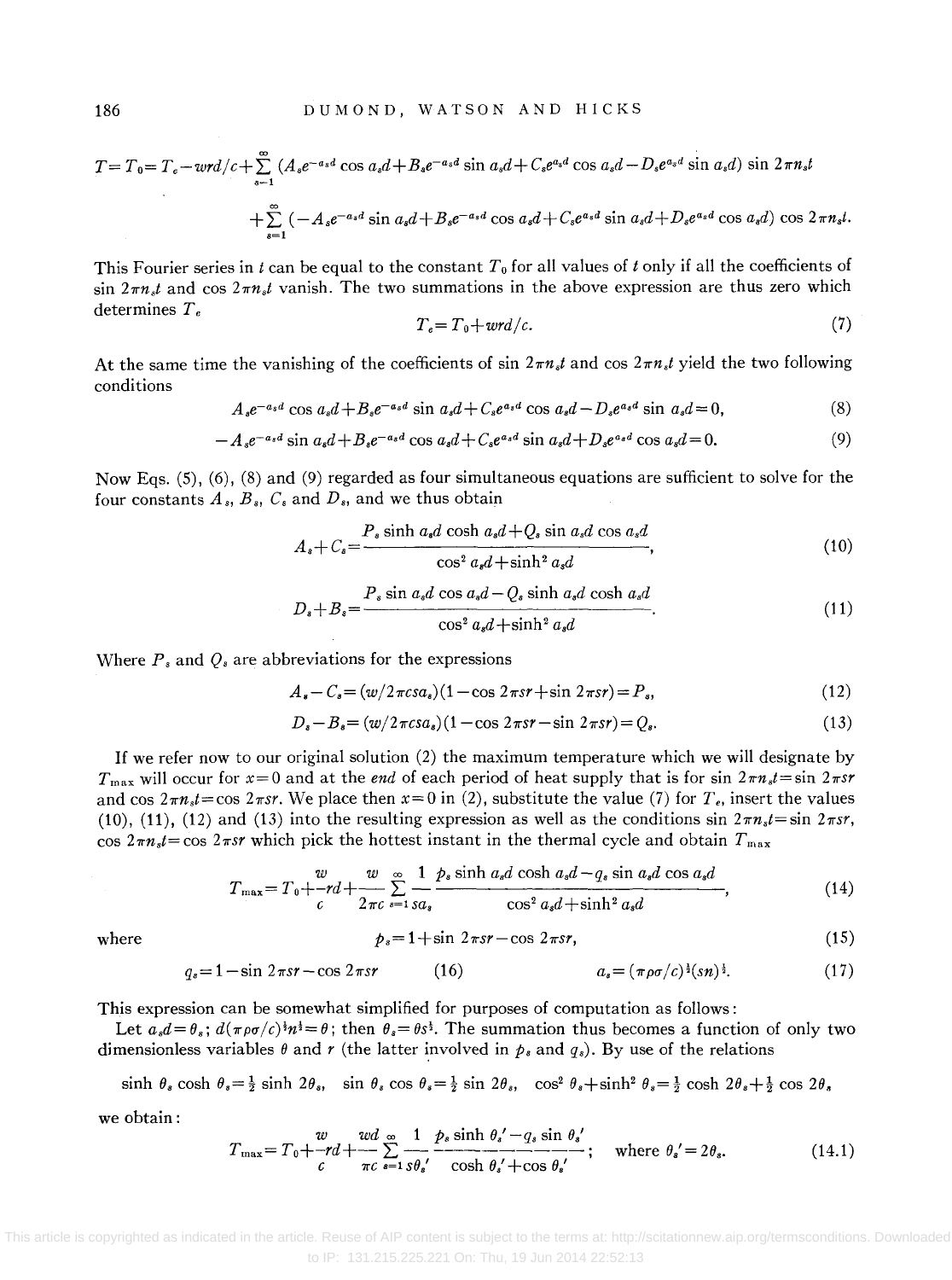$$
X - RAY \quad FOCAL \quad SPOTS
$$

For convenience in plotting we define the dimensionless ratio  $R = (T_{\text{max}} - T_0)/(T_s - T_0)$ , where  $T_s$  is the temperature attained at the surface of the focal spot if it is stationary.  $T_s - T_0 = w d/c$ . Thus *R* is the ratio of maximum temperature rises attained in moving and stationary focal spots, respectively, and its reciprocal  $1/R$  represents how many times as much energy input can be safely tolerated in the moving spot than would be safe in the stationary spot.

$$
1/R = W_m/W_s, \quad R = r + \frac{1}{\pi} \sum_{s=1}^{\infty} \frac{1}{s \theta_s} \frac{\rho_s \sinh \theta_s' - q_s \sin \theta_s'}{\cosh \theta_s' + \cos \theta_s'}.
$$
 (18)

Now let:  $F_{+}(\theta_s') = (\sinh \theta_s' + \sin \theta_s') / (\cosh \theta_s' + \cos \theta_s')$ (19)

and  $F_{-}(\theta_{s}) = (\sinh \theta_{s}^{\prime} - \sin \theta_{s}^{\prime})/(\cosh \theta_{s}^{\prime} + \cos \theta_{s}^{\prime}).$  (20)

We can now insert the values of  $p_s$  and  $q_s$  (15) and (16)

$$
R = r + \sum_{\pi}^{\infty} \frac{1}{s-1} F_{-}(\theta_{s}) + \sum_{\pi}^{\infty} \frac{1}{s-1} F_{+}(\theta_{s}) \sin 2\pi s r - \sum_{\pi}^{\infty} \sum_{s=1}^{\infty} \frac{1}{s \theta_{s}} F_{-}(\theta_{s}) \cos 2\pi s r.
$$
 (21)

In Fig. 3 we plot  $F_-(\theta_*)$  and  $F_+(\theta_*)$  against  $\theta_3'$ . It is evident that as s and  $\theta_3' = 2\theta_3^3$  increase in passing to higher and higher terms of the summations (21) the functions  $F_{-}$  and  $F_{+}$  both converge rapidly to unity so that by the time  $\theta_s' = 2\pi$  they each differ from unity by less than four parts in one thousand and never differ by more than this thereafter. Thus if we set  $F_+$  and  $F_-$  equal to unity for all summation terms beyond and including the lowest one for which  $\theta_s \geq \pi$  the relative error in this residue of the series cannot exceed four parts in one thousand. Thus the form we have used for numerical calculation in which  $\alpha$  is the lowest positive integer greater than  $\pi^2/\theta^2$  becomes:<br>  $1 \alpha^{-1}$ <br>  $1 \alpha^{-1}$ <br>  $1 \alpha^{-1}$ <br>  $1 \alpha^{-1$ lation in which  $\alpha$  is the lowest positive integer greater than  $\pi^2/\theta^2$  becomes:

$$
R = r + \frac{1}{\pi} \sum_{s=1}^{\alpha-1} \frac{1}{s \theta_s'} F_{-}(\theta_s') + \frac{1}{\pi} \sum_{s=1}^{\alpha-1} \frac{1}{s \theta_s'} F_{+}(\theta_s') \sin 2\pi s r - \frac{1}{\pi} \sum_{s=1}^{\alpha-1} \frac{1}{s \theta_s'} F_{-}(\theta_s') \cos 2\pi s r + \frac{1}{\pi} \sum_{s=\alpha}^{\infty} \frac{1}{s \theta_s'} + \frac{1}{\pi} \sum_{s=\alpha}^{\infty} \frac{1}{s \theta_s'} \sin 2\pi s r - \frac{1}{\pi} \sum_{s=\alpha}^{\infty} \frac{1}{s \theta_s'} \cos 2\pi s r. \quad (22)
$$

Or briefly 
$$
R=r+(1/\pi)(x+y-z+x'+y'-z')=r+(1/\pi)X(\theta, r).
$$
 (23)

The values of r and  $\theta$  for which x, y, z, x', y', z' were computed together with values of  $\alpha$  where the finite sum was broken off are

| r =            | $1/12$ , $1/6$ , $1/3$ , $1/2$ , $2/3$ , $5/6$ , $11/12$ |     |   |   |   |   |
|----------------|----------------------------------------------------------|-----|---|---|---|---|
| $\theta = 0.5$ | 1.0                                                      | 1.5 | 2 | 3 | 4 | 5 |
| $\alpha = 40$  | 10                                                       | 5   | 3 | 2 | 1 | 1 |

For the finite summations *x,* y and *z* the values of  $F_-$  and  $F_+$  were picked off the plotted curve Fig. 3 for the appropriate values of  $\theta_s' = \theta's^{\frac{1}{2}}$ corresponding to the different integer values of s (a different set for each value of *0')* with a great saving of labor in computation.

The infinite sum *x'* requires the evaluation of

$$
\sum_{s=\alpha}^{\infty} s^{-\frac{3}{2}} = \sum_{s=1}^{\infty} s^{-\frac{3}{2}} - \sum_{s=1}^{\alpha-1} s^{-\frac{3}{2}}.
$$

The finite sum here was evaluated by plain addition. The very slowly converging infinite sum  $\sum_{s=1}^{\infty} s^{-\frac{3}{2}}$  was found to have the value 2.6124. This was obtained by summing a number of terms  $\psi$  and calculating the residue by means of the Euler-McLaurin integral summation formula.4 This latter, as is well known, is an infinite series in which the Bernoulli numbers appear and which eventually *diverges.* Nevertheless the error committed by breaking it off at any given term can in this case be placed between limits by means of a very simple formula and these limits may be made as small as desired if  $\psi$  in the series to be summed be chosen suffi-

• See for example Steffenson's book, *Interpolation,*  Williams and Wilkins, p. 133.

 This article is copyrighted as indicated in the article. Reuse of AIP content is subject to the terms at: http://scitationnew.aip.org/termsconditions. Downloaded to IP: 131.215.225.221 On: Thu, 19 Jun 2014 22:52:13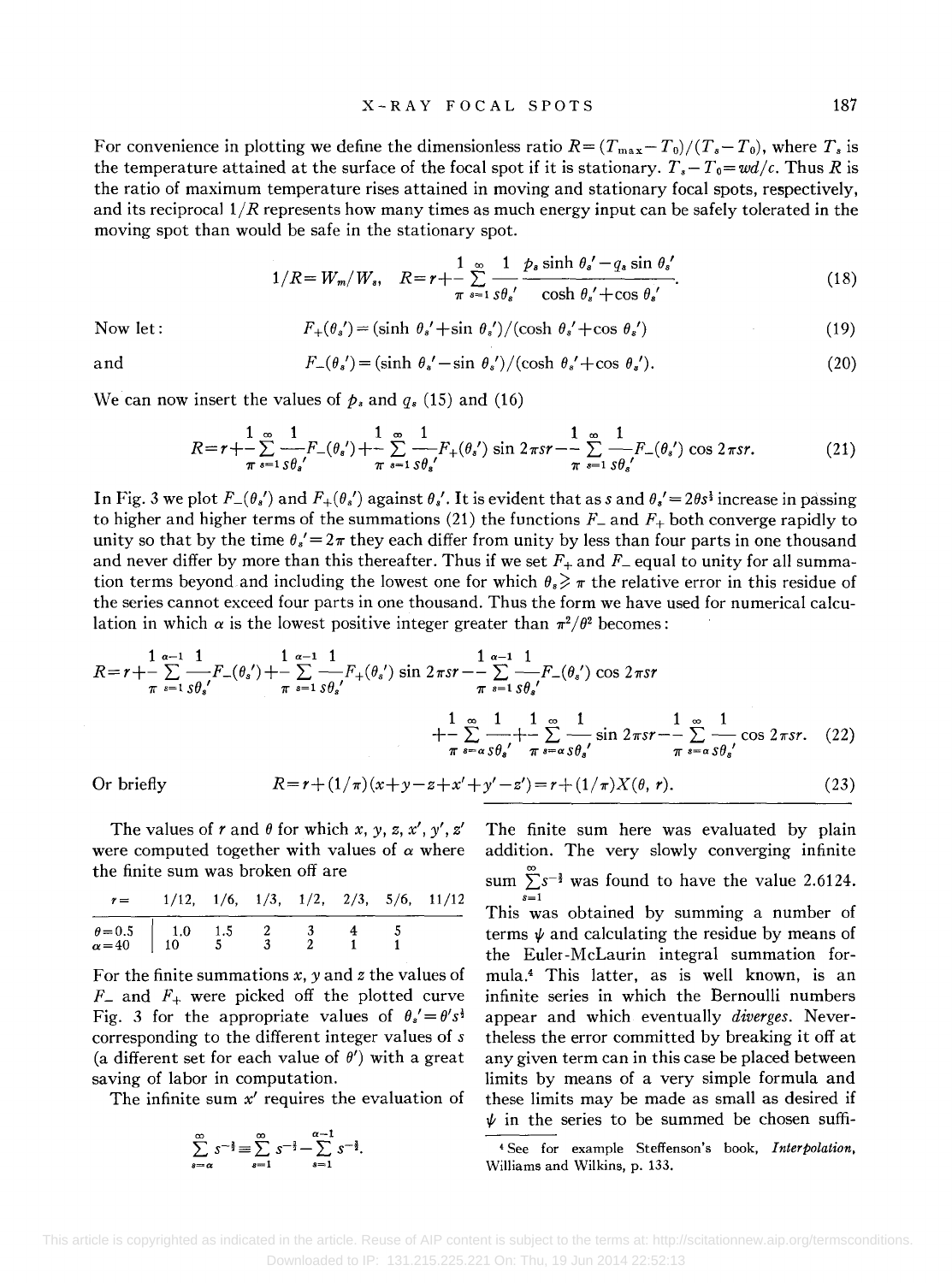ciently large. We took  $\psi$  equal to 20 terms and the error in evaluating the residue after 20 terms was in the sixth decimal place only of the final

value of  $\sum_{s=1}^{\infty} s^{-\frac{3}{2}}$ .

We are much indebted to Dr. Morgan Ward<sup>5</sup> of this Institute who devised a most ingenious and beautiful method not only for summing the slowly converging sums *y'* and *z'* but for any series of the form

$$
\sum_{n=a+1}^{\infty} \phi(n) e^{2n\pi ix}, \quad 0 < x < 1.
$$

The method requires only the construction of a small table of the differences of  $\phi(n)$  of different orders.

## DISCUSSION OF RESULT AND ITS EXHIBITION IN GRAPHICAL FORM

For a uniformly loaded focal spot the ratio

Maximum temperature rise of moving spot  
Temperature rise of stationary spot = 
$$
R
$$

is shown to be given by Eq. (29) as

$$
R = r + (1/\pi)X(\theta, r), \qquad (24)
$$

where  $\theta = dn^{\frac{1}{2}}(\pi \rho \sigma/c)^{\frac{1}{2}}$ ,  $r = \frac{\tau_1}{(\tau_1 + \tau_2)}$  (see Fig. 1). See Nomenclature at end of article for significance of symbols. **In** Fig. 4 we show *R* plotted against  $r$  for various values of  $\theta$  while in Fig. 5 *R* is plotted against  $\theta$  for various values of  $r$ . Fig. 6 which is simply the reciprocal of *R* plotted against  $\theta^2$  gives the ratio

Permissible watts input for moving spot  
Permissible watts input for stationary spot = 
$$
\frac{W_m}{W_s}
$$

as a function of  $\theta^2$ , an abscissa directly proportional to the speed of rotation *n*.  $\theta^2 = \pi d^2(\rho \sigma / c) n$ . Thus the multiplication of permissible power in virtue of rotation can be read off of this chart as a function of the speed if the constant  $\pi d^2(\rho \sigma/c)$ is first evaluated for the target in question. As an example we have attached a scale in this figure where the speed appears directly for a copper target of thickness *d=0.5* cm. For such a target nine times as much power can be safely applied at 20 r.p.s. as could be safely applied for a stationary spot when the spot diameter divided



FIG. 3. Illustrating the behavior of the functions  $F_+$  and *F* \_. The successive maximum and minimum values of each of these functions differ from unity by very rapidly diminishing amounts as can readily be verified by differentiating their analytical expressions.

by the circumference swept out is  $r = .03$ . These curves approach in each case an asymptotic value  $1/r$  for  $\theta^2 = \infty$  that is for infinite speed of rotation. This is to be expected since at infinite speed the surface temperature will be uniform over the entire ring swept out by the focal spot at its widest point (the ring  $A$  in Fig. 1) and the area of this ring is  $1/r$  times the corresponding area for the stationary spot. Thus  $1/r = W_m/W_s$ for infinite speed and no finite speed of rotation can obviously give as large a multiplication of permissible power input. A qualitative idea of the effectiveness of rotation in smoothing out local hot spots in the focal spot can be gained by noting in Fig. 6 how large the multiplication of permissible power input becomes for small

<sup>6</sup> Morgan Ward, Am. Math. Monthly 41, 563 (1934).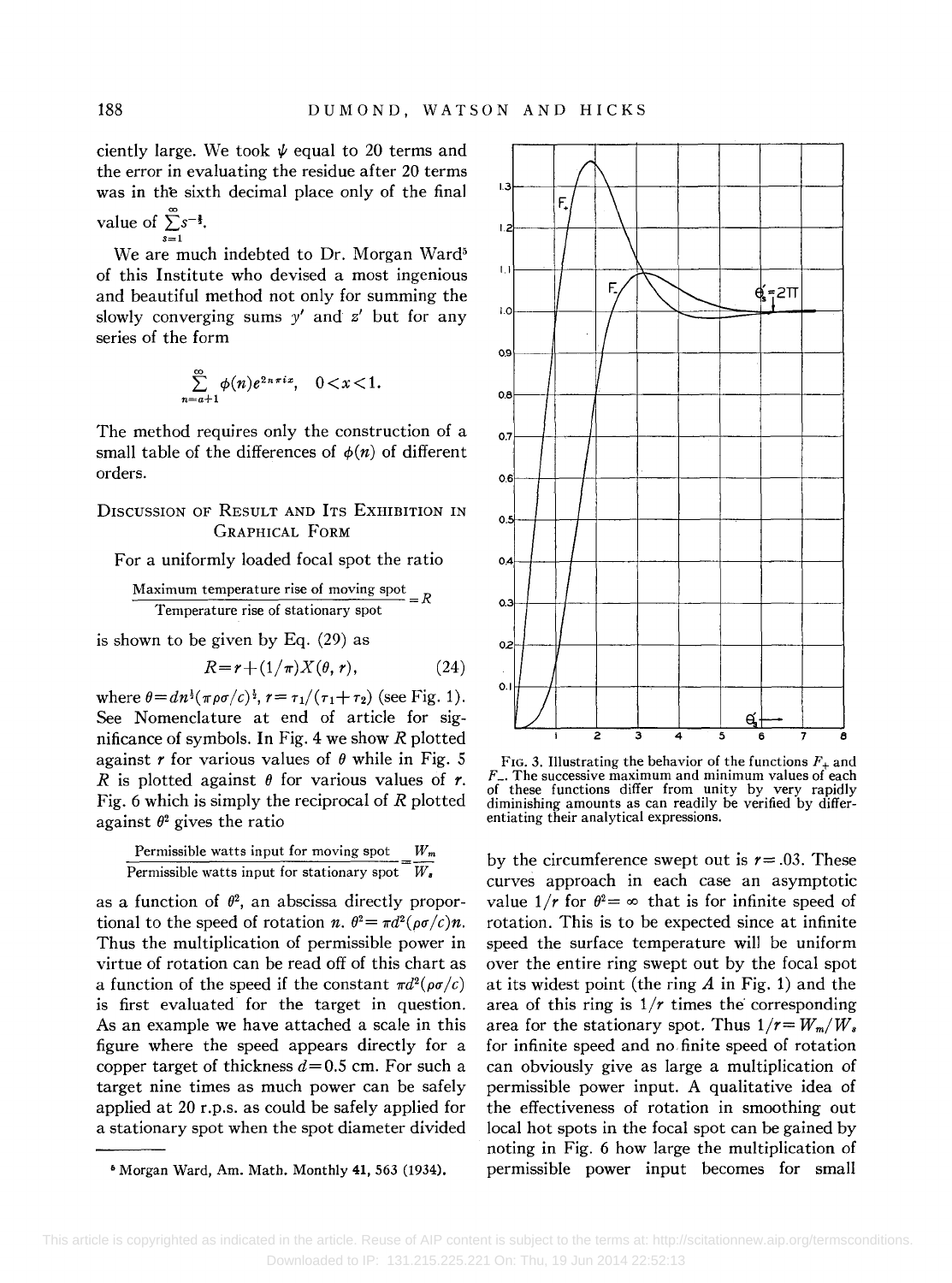

FIG. 4. The ordinates *R* show the ratio of the maximum target surface temperature attained in a mobile focal spot to the temperature of the same spot when stationary.<br> $\theta = d(\pi \rho \sigma/c)^{\frac{1}{2}} n^{\frac{1}{2}}$  becomes infinite for infinite speeds of rotation and the curves merge with the  $45^{\circ}$  straight line. At very high speeds then these curves show that the maximum surface temperature for the mobile spot will approach simply *r* times that for the stationary spot as one would expect since *r* is the fraction of the time the heat is applied to any surface element. Lower temperatures than this cannot be attained by rotation. The excess of temperature above the 45° straight line for lower speeds thus represents the effect of imperfect "ironing out" of the temperature waves at the surface by thermal storage.

diameter focal spots, that is to say small  $r$ , even at very moderate speeds (e.g., at 6 r.p.s. if·  $r= 0.01$  the multiplication is nearly 10). Since the abscissa of the curve in Fig. 6 is  $\theta^2 = \pi d^2(\rho \sigma/c)n$ a large increase in *multiplication of permissible power input* results by simply increasing *d,* but *the permissible power input cannot itself be increased by increasing d.* Quite the contrary is the case because the permissible power input for the stationary case *W.* is *itself inversely proportional to d* and the increase in multiplication factor  $W_m/W_s$  with increasing d is insufficient to make up for this. The permissible power input for the stationary spot is on our assumption of no lateral spreading of the heat

$$
W_s = cT^*A/d, \qquad (25)
$$

where  $T^*$  is the surface temperature for safe operation of the target material, *A* is the area of the spot and *c* and *d* have the values defined above.

**In** the curves of Fig. 4 which represent *R* the ratio of temperatures of moving spot and stationary spot the diagonal 45° straight line is the curve for  $\theta = \infty$  or infinite speed of rotation. If the ordinates of Fig. 4 are multiplied by *wd/c*  they give the actual temperature rises attained as set out in the expression (14.1). The 45° straight line then corresponds to the term *wrd/c*  in that formula. If we let  $\theta' = \infty$  in the summation term of (14.1) the summand evidently vanishes for all values of s, and only the term *wrd/c*  remains in the temperature rise above T. Again we point out, however, that if  $\theta' \rightarrow \infty$  on account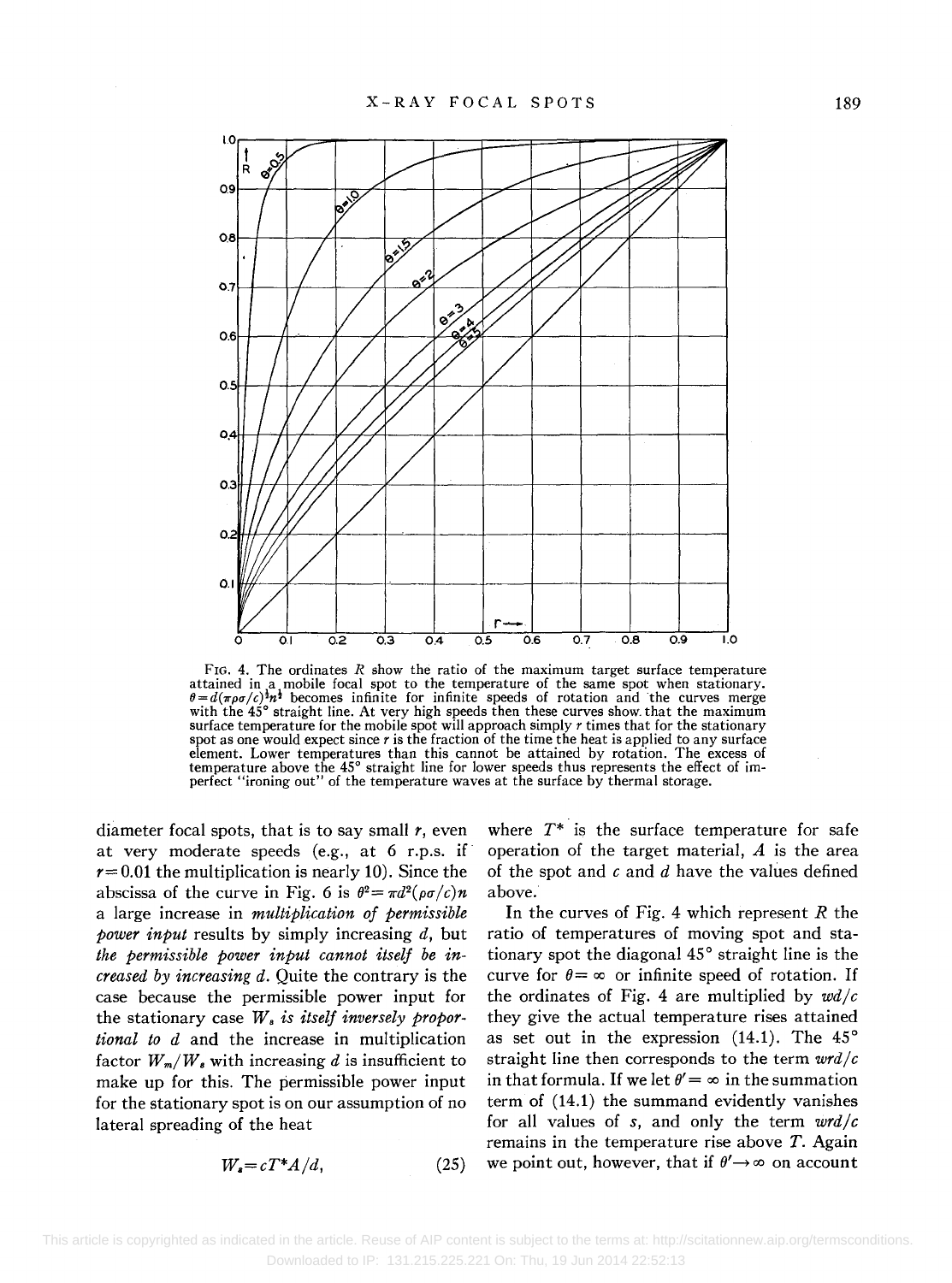

FIG. 5. The same quantity R as in Fig. 4 is plotted here against  $\theta$  for various values of r.<br>R has been plotted in these two different ways to facilitate interpolation for values of  $\theta$  and r between the contours.

of an unlimited increase in *d* the coefficient of the summation term, which contains *d* in the numerator will prevent the term as a whole from vanishing. *We see thus that the rise above the 450. line in Fig.* 4 *represents the summation term of (14.1) which we have been at so much pains to deduce and compute and which represents the additional rise in maximum temperature for a moving spot of finite speed above the temperature for infinite speed which* is *the lowest attainable.* 

It is of some mathematical interest to show that for any finite value of  $r$  where  $\theta$  vanishes (zero speed) the temperature rise given by (14.1) actually approaches  $wd/c$ , the temperature rise for a stationary focal spot. We are able to show that when r is finite and  $\theta \rightarrow 0$  the expression

$$
R = r + \frac{1}{\pi} \sum_{s=1}^{\infty} \frac{1}{s \theta_s} \frac{p_s \sinh \theta_s' - q_s \sin \theta_s'}{\cosh \theta_s' + \cos \theta_s'} = r + \frac{1}{\pi} X
$$

approaches unity.

The summation *X* regarded as a function of  $\theta'$ is convergent for all values of  $\theta'$  in the range zero to infinity but it is not *uniformly* convergent over this range. As  $\theta'$  diminishes, X converges more and more slowly. Thus if we take the sum of this series to any *fixed* limiting number of terms, *e*, the vanishing quantity  $\theta'$  can become sufficiently small before it reaches zero so that the residue of the series after the eth term will be finite and cannot be neglected no matter how large the value at which *e* was fixed. Though we cannot neglect this residue summation, we can replace it with an integral which can be made to differ from the residue as little as we please by taking *e* sufficiently large. Unfortunately space limitations do not permit us to reproduce our proof here but the result is that for  $\theta \rightarrow 0$ ,  $R \rightarrow 1$ . For  $\theta = 0$  *exactly* it is easy to show that  $R = 1/2$ , an excellent example of the Gibbs phenomenon which is sketched in Fig. 7.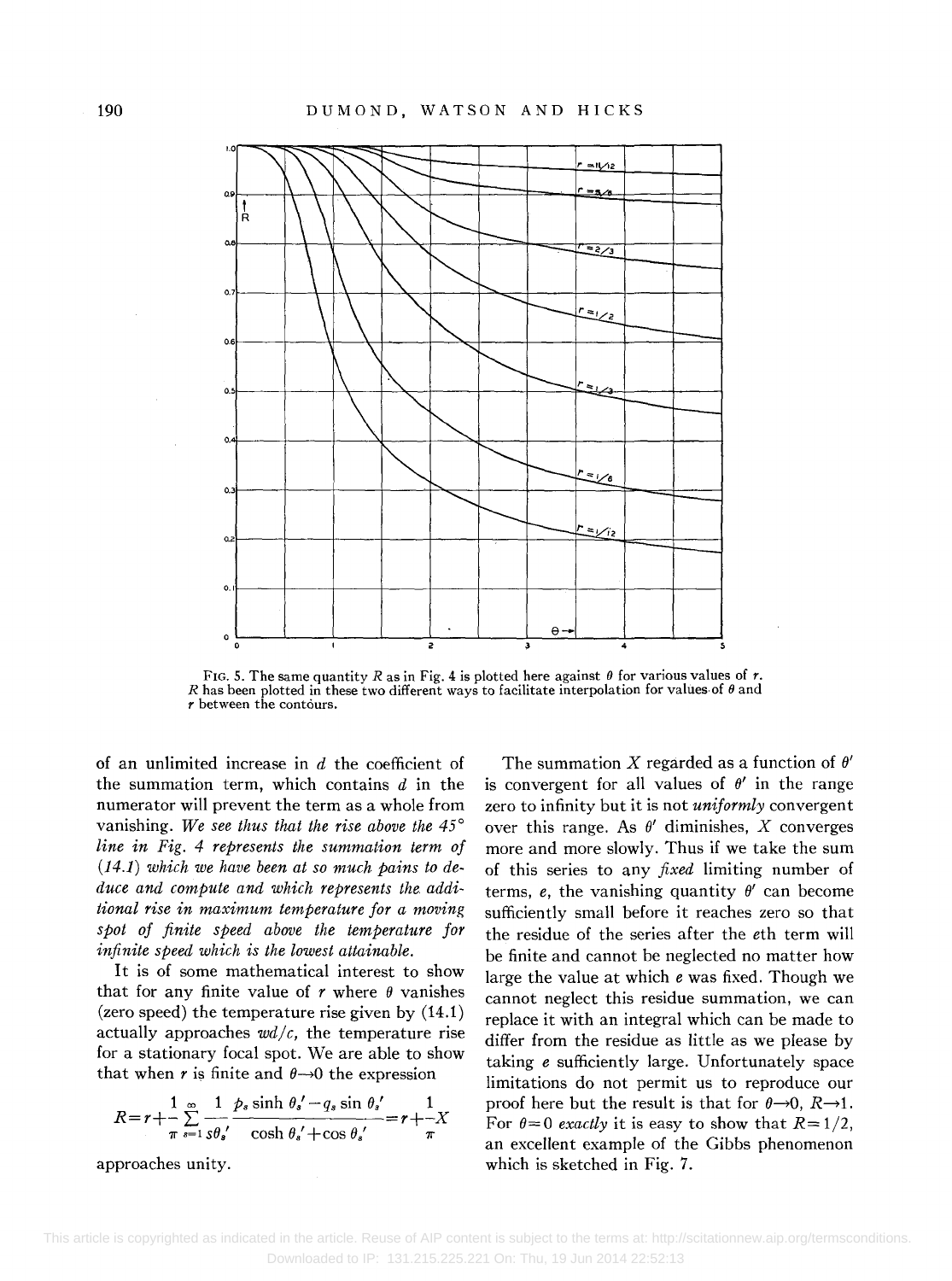

FIG. 6. The results of this paper are best summarized on this chart which shows the multiplication of permissible power by virtue of rotation for different speeds  $(\theta^2 = (\pi d^2 p \sigma/c) \times r.p.s.)$  and for different sizes of focal spot relative to path swept out  $(r)$ .

# ApPLICATION TO COMPOSITE TARGETS SUCH AS TUNGSTEN AND COPPER

This paper makes no effort to cover rigorously the much more complicated case of a target consisting of two materials of very different thermal constants such as tungsten inlaid into a copper backing. Since this case is of such great practical interest however we shall discuss approximate ways of adapting our present results for application to such targets.

Let  $d_1$  be the thickness of the material to which the heat is applied (the tungsten) and  $d_2$  the thickness of the backing material. The thermal quantities,  $\rho_1 \sigma_1/c_1$  and  $\rho_2 \sigma_2/c_2$  apply, respectively, to the two materials. For copper  $\rho\sigma/c$ equals about 1 and for tungsten about 2. The choice of one appropriate way of approximating this new situation turns on the question as to how important the amplitude of the fluctuations of temperature with time are at the interface between the two materials in comparison to  $T_{\text{max}} - T_0$ . In the absence of an exact theory

this can only be decided by good judgment. The amplitude of the temperature oscillations at the interface will evidently be the less important the greater  $d_1/c_1$  in comparison to  $d_2/c_2$  and the greater  $d_1(\rho_1\sigma_1/c_1)^{\frac{1}{2}}$  in comparison to  $d_2(\rho_2\sigma_2/c_2)^{\frac{1}{2}}$ . A further criterion can be obtained by noting that the principal components of these oscillations as seen from Eq. (2) suffer a damping such that their amplitudes decrease to but little more than one-third the initial value  $(1/e)$  to be precise) in a distance  $(c/(\pi n \rho \sigma))^{\frac{1}{2}}$  which is slightly less than one millimeter for tungsten if  $n = 20$ r.p.s. The "ironing out" of the heat waves is of course here regarded not as the effect of *lateral flow* of heat which we have excluded but the effect of thermal storage in the material traversed.

Suppose then that we can regard uniform heat flow as substantially established by the time the heat has reached the copper backing. We can then apply formula (14.1) *to the tungsten alone:*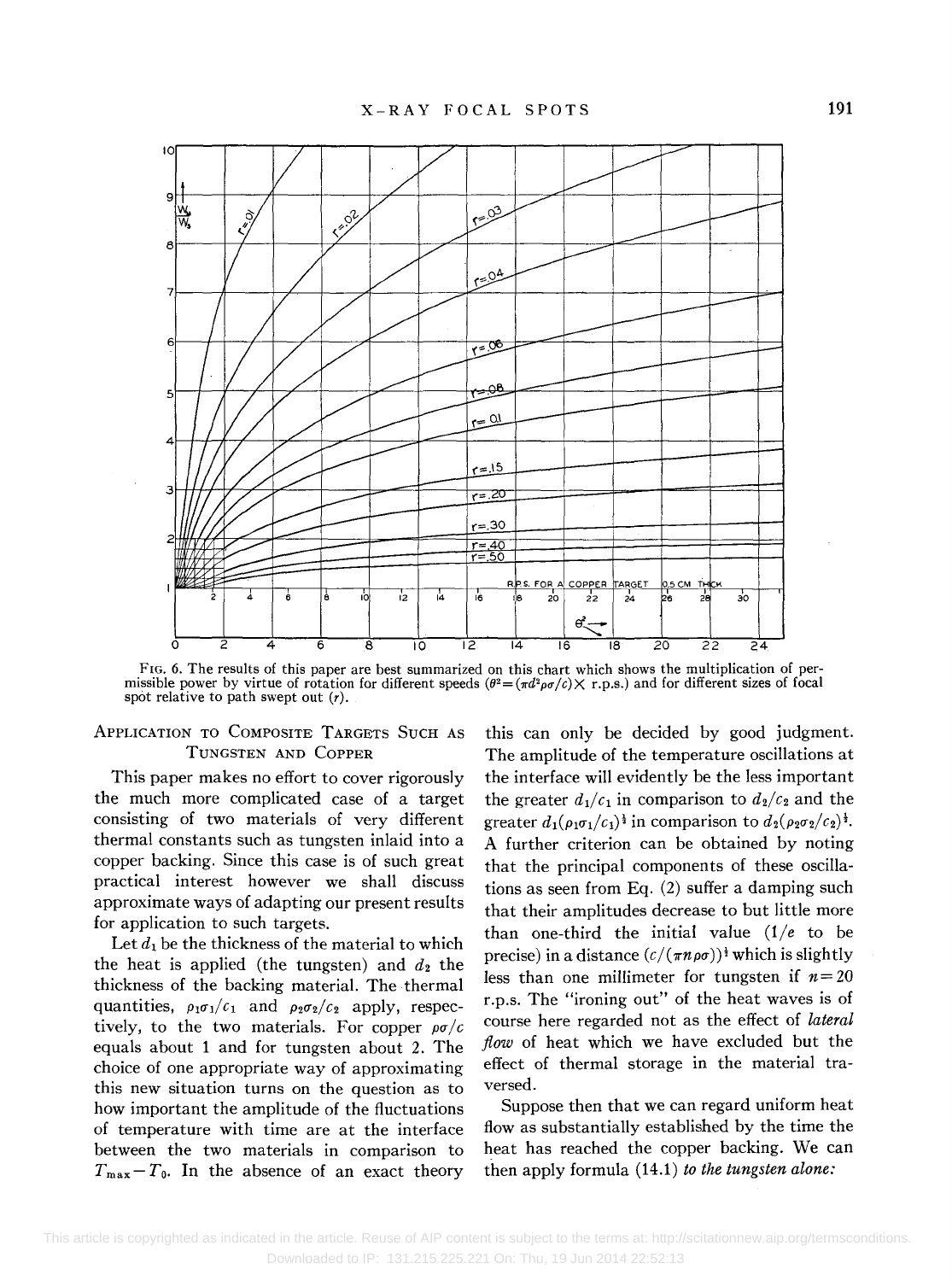

FIG. 7. Illustrating the behavior of  $R$  for finite values of *r* as  $\theta$  tends toward zero. At the point  $\theta = 0$  the function executes a sudden jump from the value 1 to the value *l/r,* an example of the Gibbs phenomenon.

$$
T_{\text{max}} - T_{\text{interface}} = w r d_1 / c_1 + (w d_1 / \pi c_1) X(\theta_1, r).
$$

Also  $T_{\text{interface}} - T_0 = w r d_2/c_2$  because the watts per unit area have in the copper been reduced to the value rw instead of w. Hence

$$
T_{\max}-T_0=wrd_1/c_1+wrd_2/c_2+(wd_1/\pi c_1)X(\theta_1, r).
$$

For a stationary focal spot the temperature rise is

$$
T_s - T_0 = w(d_1/c_1 + d_2/c_2).
$$

We have then the new formula for  $R_c$  for the composite target

$$
\frac{T_{\max} - T_0}{T_s - T_0} = R_c = r + \frac{1}{(1 + c_1 d_2 / c_2 d_1)} \frac{1}{\pi} X(\theta_1, r).
$$

Thus if we compute the value of

$$
\theta_1 = d_1(\pi \rho_1 \sigma_1/c_1)^{\frac{1}{2}} n^{\frac{1}{2}}
$$

for the tungsten alone we can pick out a value  $R_1$  on the curves of say Fig. 4 or Fig. 5 at the point corresponding to  $\theta_1$  and r. Since this  $R_1$  is

$$
R_1 = r + (1/\pi)X(\theta_1, r)
$$

the desired quantity  $R_c$  can be obtained from  $R_1$ by means of the formula

$$
R_c = \frac{R_1 - r}{1 + c_1 d_2 / c_2 d_1} + r.
$$

The approximate multiplication of permissible power is simply *l/Re* as before.

Since there is considerable uncertainty involved in the assumption that the heat waves have been completely "ironed out" before reaching the copper and since if these temperature fluctuations *are* present and not negligible at the interface *the above method does not err on the conservative side* it is best to allow some margin of safety when the above method is used.

On the other hand a *perfectly safe assumption*  but one which may be a little too pessimistic is to assume the entire thickness  $d_1+d_2$  of the composite target to have the thermal constants of the tungsten. The value of  $R$  computed in this way will certainly be an upper limit to the actual case and the truth will lie somewhere between the limits computed in these last two ways. An alternative way of obtaining a value of *R* for composite targets which is sure to be too large (i.e., on the conservative side in design) is to assume that the whole energy input per unit area w is *applied to the copper* at its interface with the tungsten and compute  $T_{\text{max}}-T_0$  for this interface and then add to this a temperature rise through the tungsten as though the target were not rotating (i.e., for steady flow). This will be nearer the truth than the last conservative method if the tungsten is very thin compared to the copper, whereas the former will be better if the reverse is the case. Probably *R* should be computed by both of these conservative methods for the particular case of interest and the lower of the two chosen as the upper limit for comparison with the lower limit  $R_c$  whose method of computation was described first. It is very easy to show that the last method of approximating *Rc* gives

$$
R_c = \frac{1}{1 + c_1 d_2/c_2 d_1} + \frac{1}{1 + c_2 d_1/c_1 d_2} \left\{ r + \frac{1}{\pi} X(\theta_2, r) \right\},
$$

where  $\theta_2 = d_2(\pi \rho_2 \sigma_2/c_2)^{\frac{1}{2}} n^{\frac{1}{2}}$ . Calling the expression in curly brackets  $R_2$  in harmony with our previous nomenclature we can sum up our three approximate formulae for *Rc* which we will call in the order they have been discussed  $R_c^I$ ,  $R_c^I$ and  $R<sub>e</sub><sup>III</sup>$ , respectively, as follows:

$$
R_c^{\ \ I} = r + \frac{R_1 - r}{1 + c_1 d_2 / c_2 d_1} \leq \text{True } R_c \, ;
$$

 $R_1$  obtained from curves using

$$
\theta_1 = d_1(\pi \rho_1 \sigma_1/c_1)^{\frac{1}{2}} n^{\frac{1}{2}},
$$